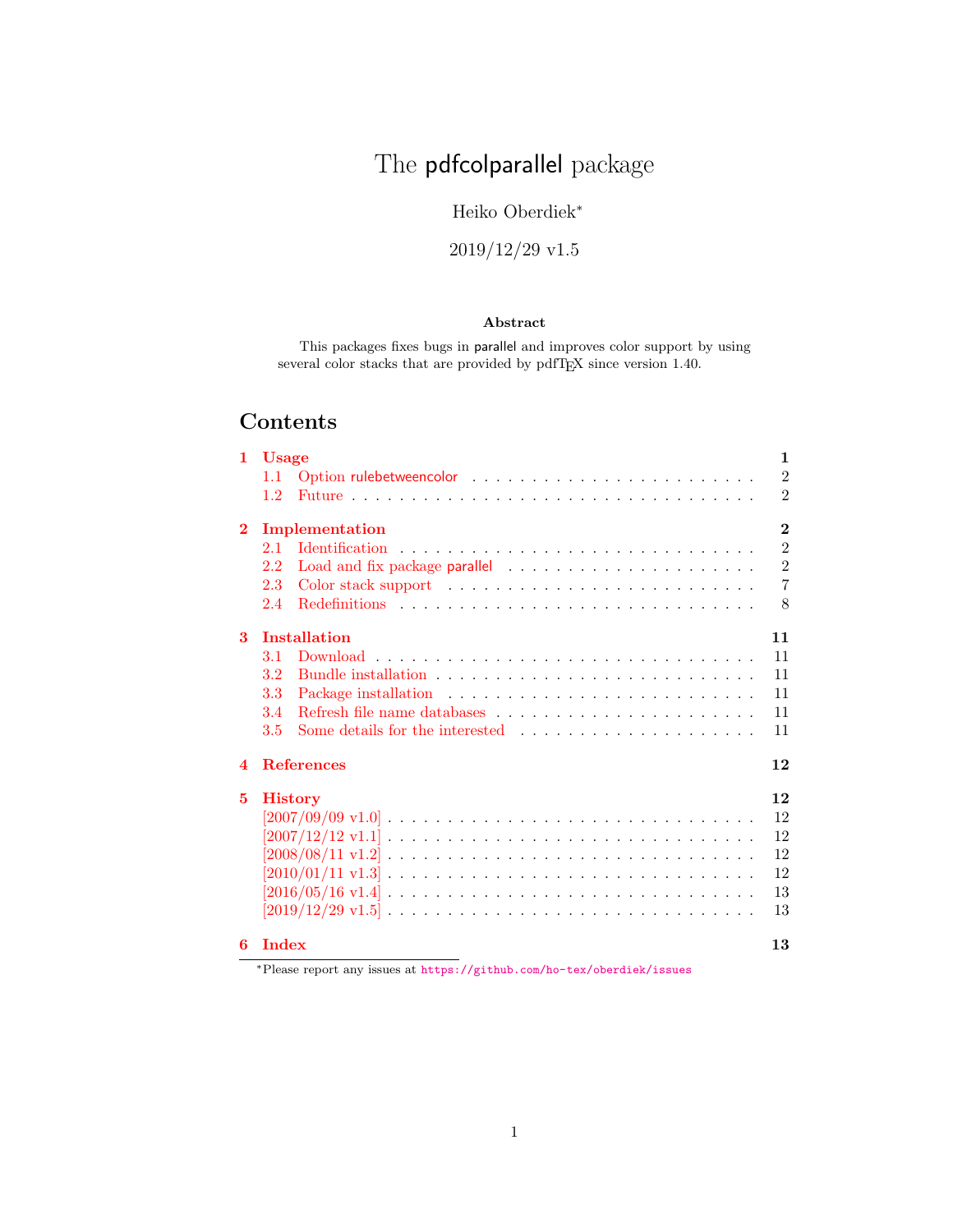### <span id="page-1-0"></span>1 Usage

\usepackage{pdfcolparallel}

The package pdfcolparallel loads package parallel [\[1\]](#page-11-6) and redefines some macros to fix bugs.

If color stacks are available then package parallel is further patched to support them.

### <span id="page-1-1"></span>1.1 Option rulebetweencolor

Package pdfcolparallel also fixes the color for the rule between columns. Default color is \normalcolor. But this can be changed by using option rulebetweencolor for \setkeys{parallel} (see package keyval). The option takes a color specification as value. If the value is empty, then the default (\normalcolor) is used. Examples:

```
\setkeys{parallel}{rulebetweencolor=blue},
\setkeys{parallel}{rulebetweencolor={red}},
\setkeys{parallel}{rulebetweencolor={}}, % \normalcolor is
used
\setkeys{parallel}{rulebetweencolor=[rgb]{1,0,.5}}
```
### <span id="page-1-2"></span>1.2 Future

If there will be a new version of package parallel that adds support for color stacks, then this package may become obsolete.

# <span id="page-1-3"></span>2 Implementation

### <span id="page-1-4"></span>2.1 Identification

```
1 ⟨∗package⟩
2 \NeedsTeXFormat{LaTeX2e}
3 \ProvidesPackage{pdfcolparallel}%
4 [2019/12/29 v1.5 Color stacks support for parallel (HO)]%
```
### <span id="page-1-5"></span>2.2 Load and fix package parallel

Package parallel is loaded. Before options of package pdfcolparallel are passed to package parallel.

```
5 \DeclareOption*{%
6 \PassOptionsToPackage{\CurrentOption}{parallel}%
7 }
8 \ProcessOptions\relax
9 \RequirePackage{parallel}[2003/04/13]
10 \RequirePackage{infwarerr}[2007/09/09]
```
#### <span id="page-1-12"></span>\pcp@ColorPatch

```
11 \begingroup\expandafter\expandafter\expandafter\endgroup
```

```
12 \expandafter\ifx\csname currentgrouplevel\endcsname\relax
```
- 13 \def\pcp@ColorPatch{}%
- 14 \else
- 15 \def\pcp@ColorPatch{%
- <span id="page-1-6"></span>16 \@ifundefined{set@color}{%
- <span id="page-1-10"></span>17 \gdef\pcp@ColorPatch{}%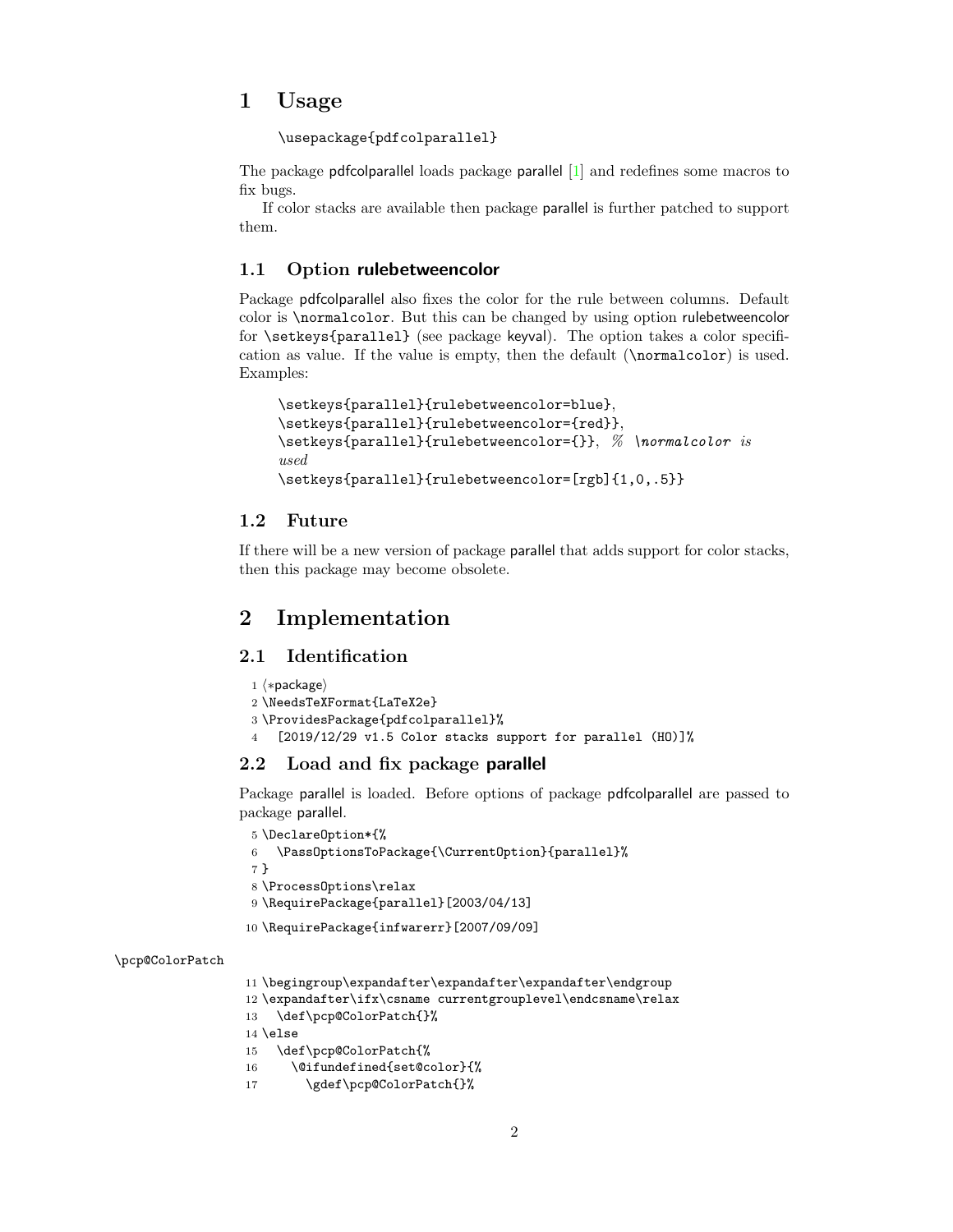- }{%
- <span id="page-2-11"></span>19 \gdef\pcp@ColorPatch{%
- <span id="page-2-12"></span>20 \gdef\pcp@ColorResets{}%
- 21 \bgroup
- <span id="page-2-2"></span>22 \aftergroup\pcp@ColorResets
- <span id="page-2-3"></span>23 \aftergroup\egroup
- <span id="page-2-25"></span>\let\pcp@OrgSetColor\set@color
- <span id="page-2-28"></span>\let\set@color\pcp@SetColor
- <span id="page-2-7"></span>26 \edef\pcp@GroupLevel{\the\currentgrouplevel}%
- }%
- }%
- \pcp@ColorPatch
- }%

### <span id="page-2-29"></span>\pcp@SetColor

- \def\pcp@SetColor{%
- <span id="page-2-8"></span>\ifnum\pcp@GroupLevel=\currentgrouplevel
- <span id="page-2-4"></span>\let\pcp@OrgAfterGroup\aftergroup
- <span id="page-2-5"></span>\def\aftergroup{%
- <span id="page-2-10"></span>\g@addto@macro\pcp@ColorResets
- }%
- <span id="page-2-26"></span>\pcp@OrgSetColor
- <span id="page-2-6"></span>\let\aftergroup\pcp@OrgAfterGroup
- 39 \else
- <span id="page-2-27"></span>\pcp@OrgSetColor
- \fi
- }%
- \fi

#### <span id="page-2-22"></span>\pcp@CmdCheckRedef

- \def\pcp@CmdCheckRedef#1{%
- \begingroup
- <span id="page-2-19"></span>\def\pcp@cmd{#1}%
- <span id="page-2-1"></span>\afterassignment\pcp@CmdDo
- <span id="page-2-32"></span>\long\def\reserved@a
- }
	-
- <span id="page-2-24"></span>\def\pcp@CmdDo{%
- <span id="page-2-13"></span>\expandafter\ifx\pcp@cmd\reserved@a
- \else
- <span id="page-2-20"></span>53 \edef\x\*{\expandafter\string\pcp@cmd}%
- 
- <span id="page-2-0"></span>\@PackageWarningNoLine{pdfcolparallel}{%
- <span id="page-2-14"></span> Command \x\* has changed.\MessageBreak
	-
	-
- <span id="page-2-15"></span>Supported versions of package 'parallel':\MessageBreak
- <span id="page-2-16"></span>57 \space\space 2003/04/13\MessageBreak
- <span id="page-2-17"></span>The redefinition of \x\* may\MessageBreak
- 
- 
- not behave correctly depending on the changes%
- 
- 
- }%
- 61  $\setminus$ fi
- 
- \expandafter\endgroup
- <span id="page-2-21"></span>\expandafter\def\pcp@cmd
- }
- 
- <span id="page-2-31"></span>\def\pcp@SwitchStack#1#2{}
- <span id="page-2-30"></span>\def\pcp@SetCurrent#1{}

#### <span id="page-2-18"></span>\ParallelLText

<span id="page-2-23"></span><span id="page-2-9"></span> \pcp@CmdCheckRedef\ParallelLText{% \everypar{}%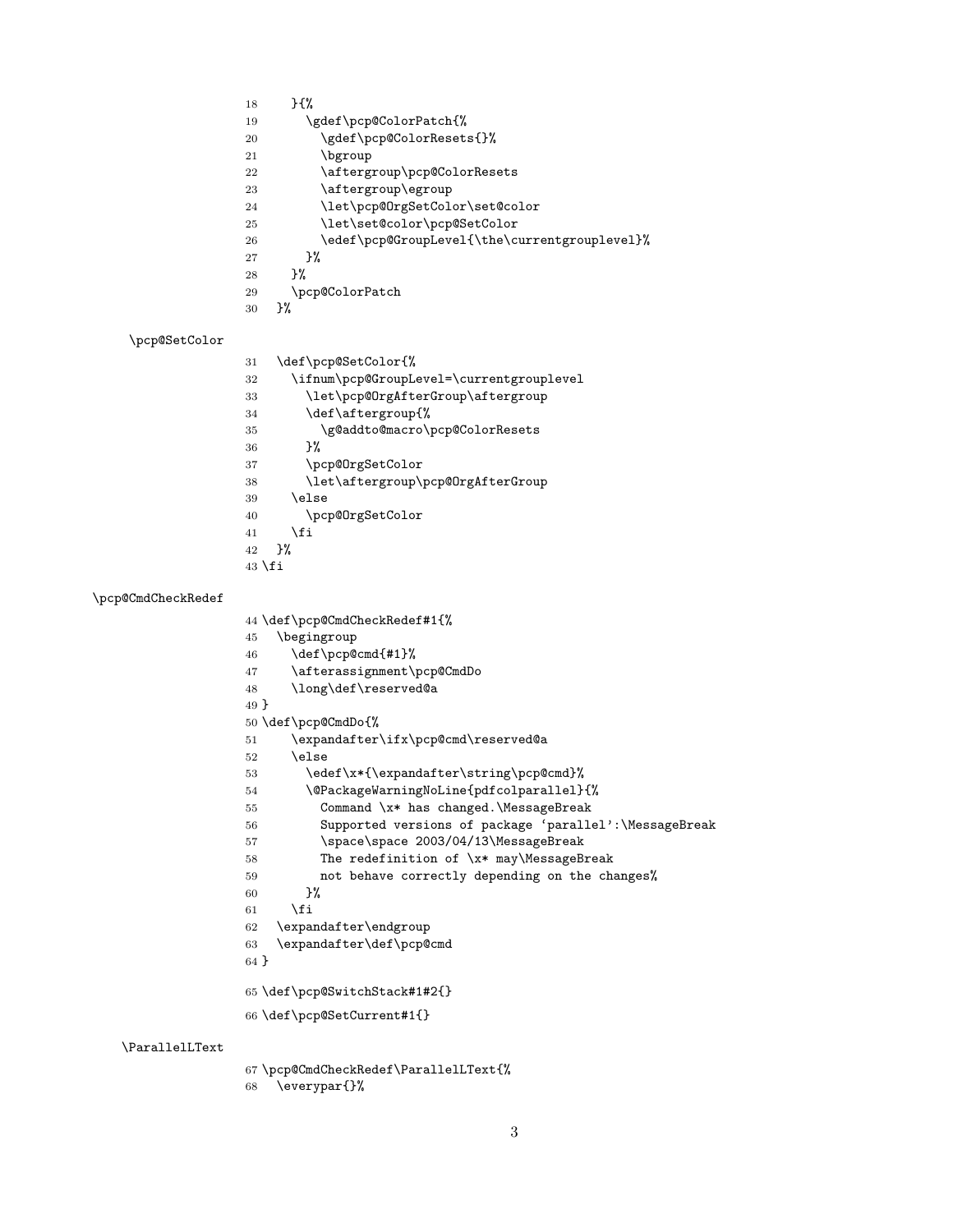- <span id="page-3-5"></span>\@restorepar
- \begingroup
- <span id="page-3-24"></span>71 \hbadness=3000 %
- <span id="page-3-18"></span>\let\footnote=\ParallelLFootnote
- <span id="page-3-37"></span>73 \ParallelWhichBox=0 %
- <span id="page-3-32"></span>\global\setbox\ParallelLBox=\vbox\bgroup
- <span id="page-3-28"></span>\hsize=\ParallelLWidth
- <span id="page-3-12"></span>\aftergroup\ParallelAfterText
- \begingroup
- <span id="page-3-9"></span>\afterassignment\ParallelCheckOpenBrace
- <span id="page-3-41"></span>79  $\text{let}\xspace x=\%$
- }{%
- <span id="page-3-15"></span>\everypar{}%
- <span id="page-3-6"></span>\@restorepar
- <span id="page-3-3"></span>\@nobreakfalse
- \begingroup
- <span id="page-3-25"></span>\hbadness=3000 %
- <span id="page-3-19"></span>\let\footnote=\ParallelLFootnote
- <span id="page-3-38"></span>87 \ParallelWhichBox=0 %
- <span id="page-3-33"></span>\global\setbox\ParallelLBox=\vbox\bgroup
- <span id="page-3-29"></span>\hsize=\ParallelLWidth
- <span id="page-3-31"></span>\linewidth=\ParallelLWidth
- <span id="page-3-34"></span>91 \pcp@SwitchStack{Left}\ParallelLBox
- <span id="page-3-13"></span>\aftergroup\ParallelAfterText
- <span id="page-3-40"></span>\pcp@ColorPatch
- \begingroup
- <span id="page-3-10"></span>\afterassignment\ParallelCheckOpenBrace
- <span id="page-3-42"></span>\let\x=%
- }

#### <span id="page-3-36"></span>\ParallelRText

<span id="page-3-39"></span>\pcp@CmdCheckRedef\ParallelRText{%

- <span id="page-3-16"></span>\everypar{}%
- <span id="page-3-7"></span>\@restorepar
- \begingroup
- <span id="page-3-26"></span>102 \hbadness=3000 %
- <span id="page-3-0"></span>\ifnum\ParallelFNMode=\@ne
- <span id="page-3-20"></span>\let\footnote=\ParallelRFootnote
- \else
- <span id="page-3-21"></span>\let\footnote=\ParallelLFootnote
- \fi
- <span id="page-3-1"></span>\ParallelWhichBox=\@ne
- <span id="page-3-35"></span>109 \global\setbox\ParallelRBox=\vbox\bgroup
- <span id="page-3-30"></span>\hsize=\ParallelRWidth
- <span id="page-3-14"></span>\aftergroup\ParallelAfterText
- \begingroup
- <span id="page-3-11"></span>\afterassignment\ParallelCheckOpenBrace
- <span id="page-3-43"></span>114  $\text{let}\xspace$

#### }{%

- <span id="page-3-17"></span>\everypar{}%
- <span id="page-3-8"></span>\@restorepar
- <span id="page-3-4"></span>\@nobreakfalse
- \begingroup
- <span id="page-3-27"></span>120 \hbadness=3000 %
- <span id="page-3-2"></span>\ifnum\ParallelFNMode=\@ne
- <span id="page-3-22"></span>122 \let\footnote=\ParallelRFootnote
- \else
- <span id="page-3-23"></span>124 \let\footnote=\ParallelLFootnote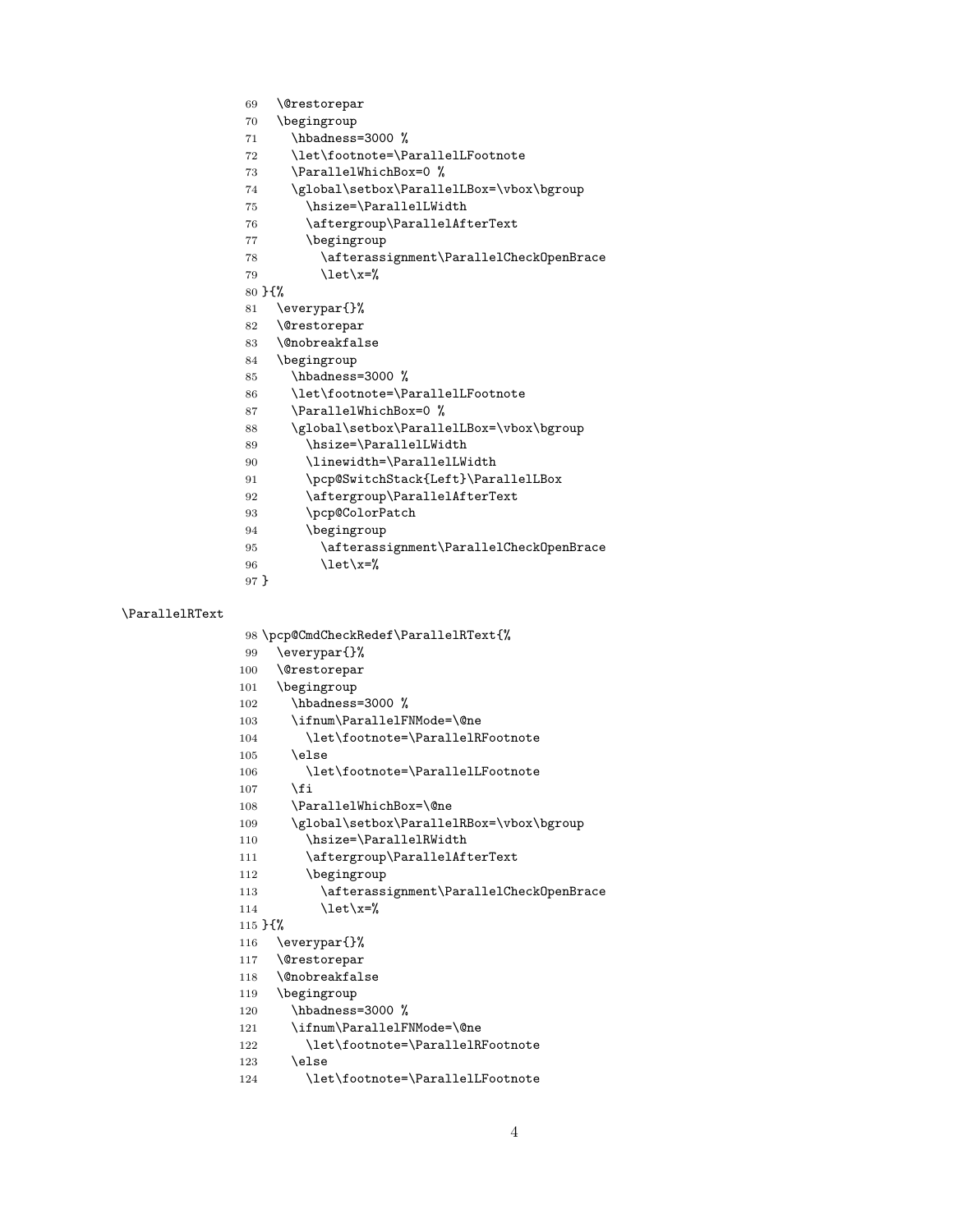- 125  $\overrightarrow{fi}$
- <span id="page-4-0"></span>\ParallelWhichBox=\@ne
- <span id="page-4-30"></span>\global\setbox\ParallelRBox=\vbox\bgroup
- <span id="page-4-10"></span>\hsize=\ParallelRWidth
- <span id="page-4-16"></span>\linewidth=\ParallelRWidth
- <span id="page-4-31"></span>\pcp@SwitchStack{Right}\ParallelRBox
- <span id="page-4-7"></span>131 \aftergroup\ParallelAfterText
- <span id="page-4-35"></span>132 \pcp@ColorPatch
- \begingroup
- <span id="page-4-6"></span>\afterassignment\ParallelCheckOpenBrace
- <span id="page-4-39"></span>135  $\text{let}\xspace x=\%$
- }

#### <span id="page-4-29"></span>\ParallelParTwoPages

<span id="page-4-38"></span><span id="page-4-37"></span><span id="page-4-36"></span><span id="page-4-34"></span><span id="page-4-33"></span><span id="page-4-32"></span><span id="page-4-28"></span><span id="page-4-27"></span><span id="page-4-26"></span><span id="page-4-25"></span><span id="page-4-24"></span><span id="page-4-23"></span><span id="page-4-22"></span><span id="page-4-21"></span><span id="page-4-20"></span><span id="page-4-19"></span><span id="page-4-18"></span><span id="page-4-17"></span><span id="page-4-15"></span><span id="page-4-14"></span><span id="page-4-13"></span><span id="page-4-12"></span><span id="page-4-11"></span><span id="page-4-9"></span><span id="page-4-8"></span><span id="page-4-5"></span><span id="page-4-4"></span><span id="page-4-3"></span><span id="page-4-2"></span><span id="page-4-1"></span>

|     | 137 \pcp@CmdCheckRedef\ParallelParTwoPages{%  |
|-----|-----------------------------------------------|
| 138 | \ifnum\ParallelBoolVar=\@ne                   |
| 139 | \par                                          |
| 140 | \begingroup                                   |
| 141 | \global\ParallelWhichBox=\@ne                 |
| 142 | \newpage                                      |
| 143 | \vbadness=10000 %                             |
| 144 | \vfuzz=3ex %                                  |
| 145 | \splittopskip=\z@skip                         |
| 146 | $\log$                                        |
| 147 | \ifnum\ParallelBoolVar=\@ne%                  |
| 148 | \ifnum\ParallelWhichBox=\@ne                  |
| 149 | \ifvoid\ParallelLBox                          |
| 150 | $\mbox{\{} %$                                 |
| 151 | \newpage                                      |
| 152 | \else                                         |
| 153 | \global\ParallelWhichBox=\z@                  |
| 154 | \fi                                           |
| 155 | \else                                         |
| 156 | \ifvoid\ParallelRBox                          |
| 157 | $\mbox{\{} %$                                 |
| 158 | \newpage                                      |
| 159 | \else                                         |
| 160 | \global\ParallelWhichBox=\@ne                 |
| 161 | \fi                                           |
| 162 | \fi                                           |
| 163 | \ifnum\ParallelWhichBox=\z@                   |
| 164 | \ifodd\thepage                                |
| 165 | $\mbox{\,}$ $\mbox{\,}$                       |
| 166 | \newpage                                      |
| 167 | \fi                                           |
| 168 | \hbox to\textwidth{%                          |
| 169 | \vbox{\vsplit\ParallelLBox to.98\textheight}% |
| 170 | }‰                                            |
| 171 | \else                                         |
| 172 | \ifodd\thepage\relax                          |
| 173 | \else                                         |
| 174 | $\mbox{\,}$ %                                 |
| 175 | \newpage                                      |
| 176 | \fi                                           |
| 177 | \hbox to\textwidth{%                          |
| 178 | \vbox{\vsplit\ParallelRBox to.98\textheight}% |
| 179 | }‰                                            |
| 180 | \fi                                           |
|     |                                               |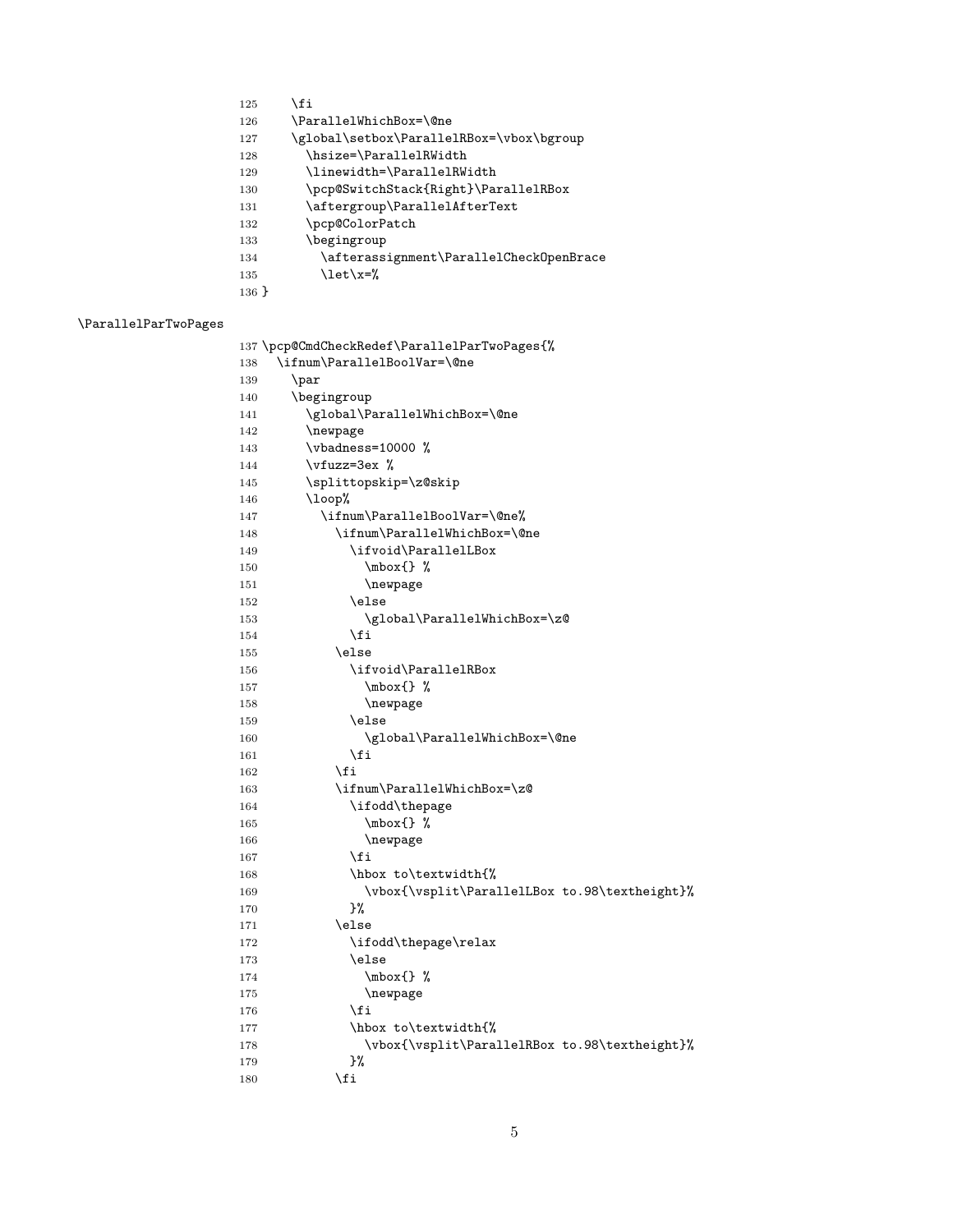```
181 \vspace{1.1em} \verb|vspace*{\tilde{1}1}|%182 \newpage
183 \qquad \qquad \text{ifi}184 \ifvoid\ParallelLBox
185 \ifvoid\ParallelRBox
186 \global\ParallelBoolVar=\z@
187 \qquad \qquad \fi
188 \fi
189 \ifnum\ParallelBoolVar=\@ne
190 \repeat
191 \par
192 \endgroup
193 \fi
194 }{%
```
<span id="page-5-31"></span><span id="page-5-25"></span><span id="page-5-0"></span>Additional fixes:

- Unnecessary white space removed.
- \ifodd\thepage changed to \ifodd\value{page}.

```
195 \ifnum\ParallelBoolVar=\@ne
196 \par
197 \begingroup
198 \global\ParallelWhichBox=\@ne
199 \newpage
200  \vbadness=10000 %
201 \forallrfuzz=3ex %
202 \splittopskip=\z@skip
203 \loop%
204 \ifnum\ParallelBoolVar=\@ne%
205 \ifnum\ParallelWhichBox=\@ne
206 \ifvoid\ParallelLBox
207 \mbox{}%
208 \newpage
209 \else
210 \global\ParallelWhichBox=\z@
211 \qquad \qquad \fi
212 \text{le}213 \ifvoid\ParallelRBox
214 \null
215 \newpage
216 \else
217 \global\ParallelWhichBox=\@ne
218 \qquad \qquad \fi
219 \setminusfi
220 \ifnum\ParallelWhichBox=\z@
221 \ifodd\value{page}%
222 \null
223 \newpage
224 \overline{\phantom{a}} \fi
225 \hbox to\textwidth{%
226 \pcp@SetCurrent{Left}%
227 \setbox\z@=\vsplit\ParallelLBox to.98\textheight
228 \vbox to.98\textheight{%
229 \\fract\complexttop
230 \quad \text{unvbox}z@231 \@textbottom
232 }%
233 }%
```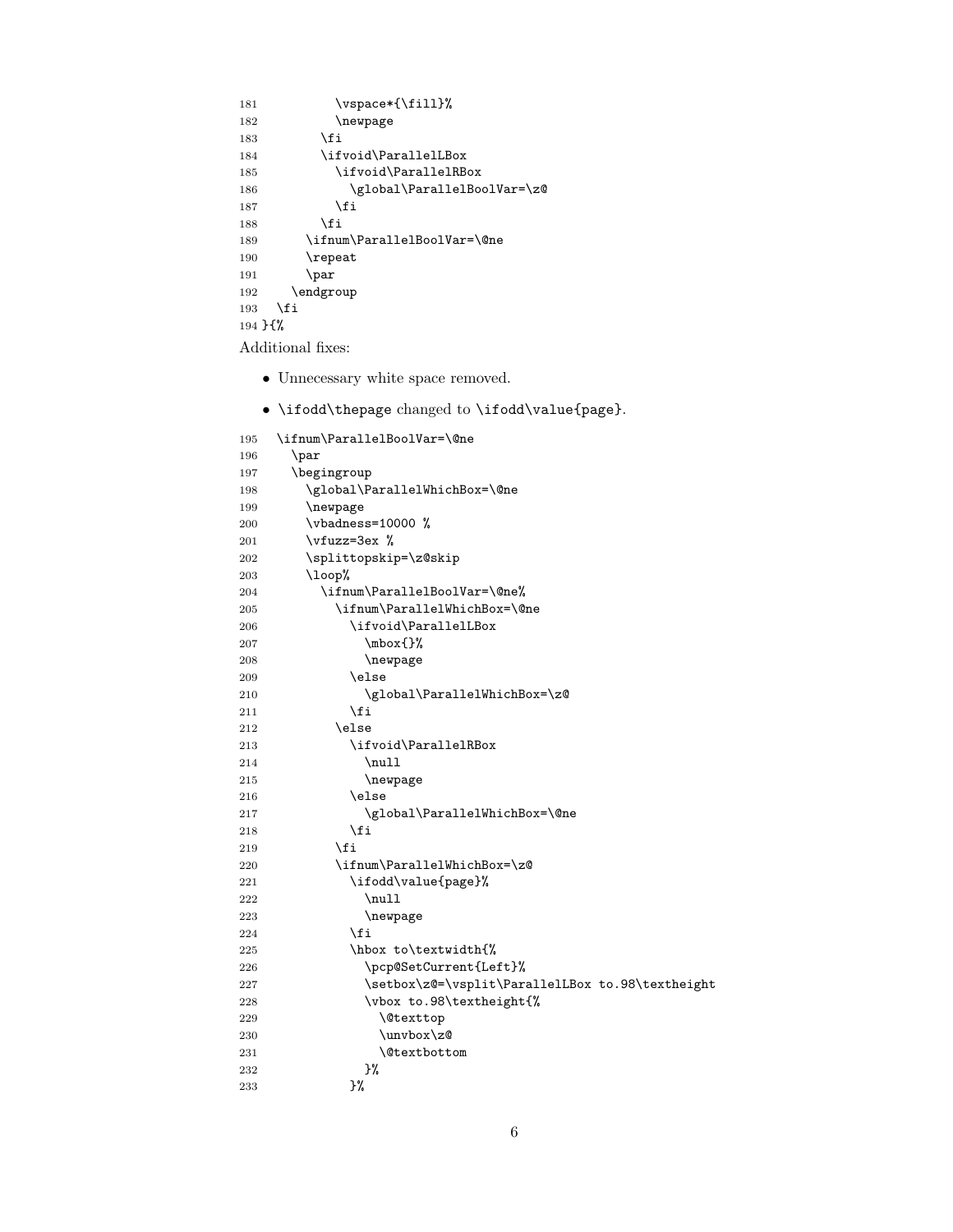```
234 \else
235 \ifodd\value{page}%
236 \else
237 \mbox{}%
238 \newpage
239 \overrightarrow{f_i}240 \hbox to\textwidth{%
241 \pcp@SetCurrent{Right}%
242 \setbox\z@=\vsplit\ParallelRBox to.98\textheight
243 \vbox to.98\textheight{%
244 \\lexttop
245 \unvbox\zeta246 \dtextbottom
\frac{247}{248} }%
248
249 \qquad \qquad \int fi
250 \vspace*{\fill}%
251 \newpage
252 \setminusfi
253 \ifvoid\ParallelLBox
254 \ifvoid\ParallelRBox
255 \global\ParallelBoolVar=\z@
256 \setminusfi
257 \setminusfi
258 \ifnum\ParallelBoolVar=\@ne
259 \repeat
260 \par
261 \endgroup
262 \pcp@SetCurrent{}%<br>263 \fi
263264 }
```
### <span id="page-6-30"></span><span id="page-6-24"></span><span id="page-6-19"></span><span id="page-6-18"></span><span id="page-6-16"></span><span id="page-6-12"></span><span id="page-6-11"></span><span id="page-6-1"></span><span id="page-6-0"></span>2.3 Color stack support

```
265 \RequirePackage{pdfcol}[2007/12/12]
266 \ifpdfcolAvailable
267 \else
268 \PackageInfo{pdfcolparallel}{%
269 Loading aborted, because color stacks are not available%
270 }%
271 \expandafter\endinput
272 \fi
273 \pdfcolInitStack{pcp@Left}
274 \pdfcolInitStack{pcp@Right}
```
#### <span id="page-6-21"></span>\pcp@Box

<span id="page-6-27"></span><span id="page-6-26"></span><span id="page-6-14"></span>275 \newbox\pcp@Box

#### <span id="page-6-25"></span>\pcp@SwitchStack

```
276 \def\pcp@SwitchStack#1#2{%
277 \pdfcolSwitchStack{pcp@#1}%
278 \global\setbox\pcp@Box=\vbox to 0pt{%
279 \pdfcolSetCurrentColor
280 }%
281 \aftergroup\pcp@FixBox
282 \aftergroup#2%
283 }
```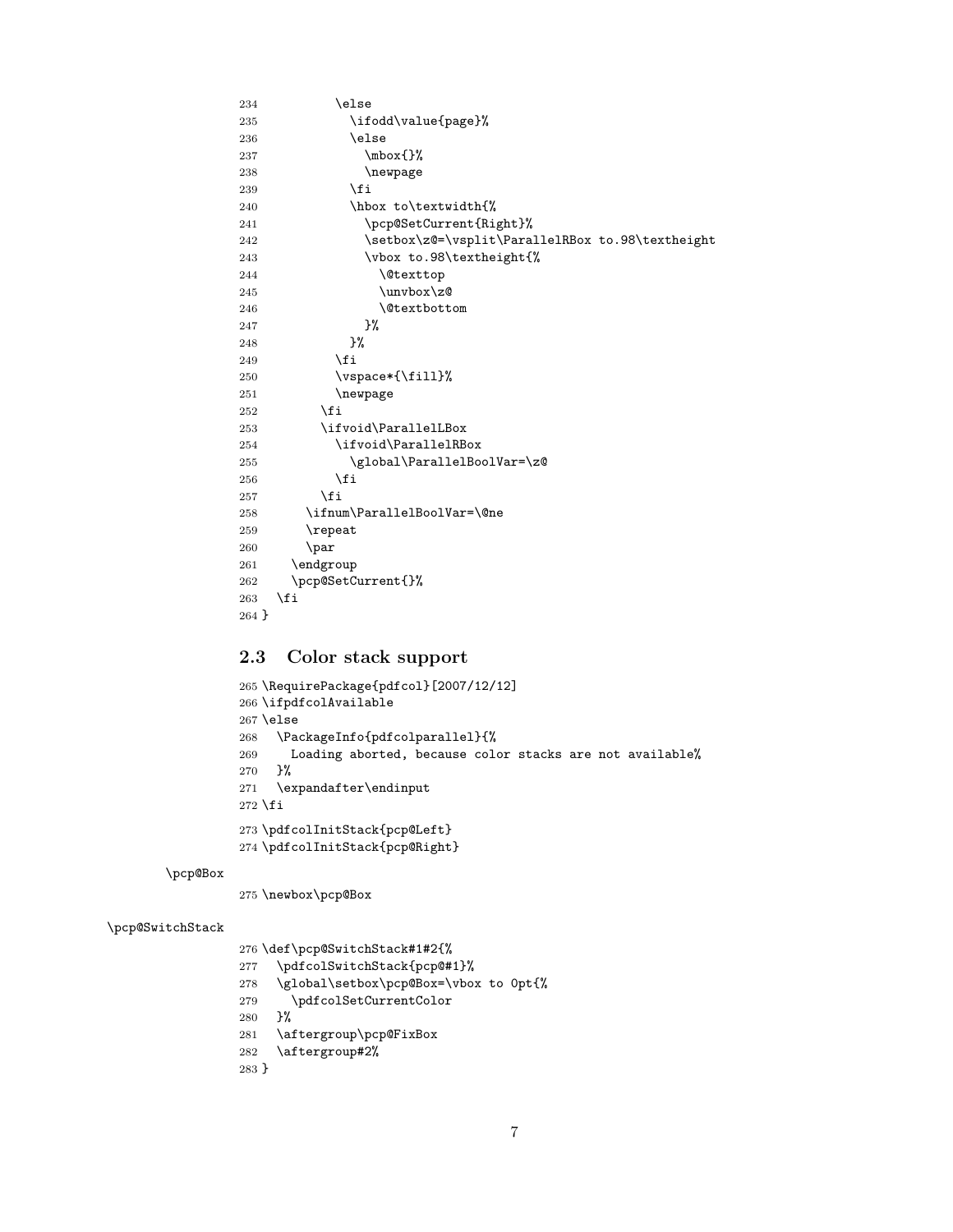<span id="page-7-28"></span>\pcp@FixBox

<span id="page-7-33"></span> \def\pcp@FixBox#1{% \global\setbox#1=\vbox{% \unvbox\pcp@Box \unvbox#1%

<span id="page-7-36"></span><span id="page-7-26"></span> }% }

<span id="page-7-29"></span>\pcp@SetCurrent

<span id="page-7-31"></span><span id="page-7-30"></span><span id="page-7-4"></span> \def\pcp@SetCurrent#1{% 291 \ifx\\#1\\% \pdfcolSetCurrent{}% \else \pdfcolSetCurrent{pcp@#1}% 295 \fi }

### <span id="page-7-0"></span>2.4 Redefinitions

#### <span id="page-7-22"></span>\ParallelParOnePage

<span id="page-7-40"></span><span id="page-7-39"></span><span id="page-7-38"></span><span id="page-7-37"></span><span id="page-7-35"></span><span id="page-7-34"></span><span id="page-7-32"></span><span id="page-7-27"></span><span id="page-7-25"></span><span id="page-7-24"></span><span id="page-7-23"></span><span id="page-7-21"></span><span id="page-7-20"></span><span id="page-7-19"></span><span id="page-7-18"></span><span id="page-7-17"></span><span id="page-7-16"></span><span id="page-7-15"></span><span id="page-7-14"></span><span id="page-7-13"></span><span id="page-7-12"></span><span id="page-7-11"></span><span id="page-7-10"></span><span id="page-7-9"></span><span id="page-7-8"></span><span id="page-7-7"></span><span id="page-7-6"></span><span id="page-7-5"></span><span id="page-7-3"></span><span id="page-7-2"></span><span id="page-7-1"></span>

|     | 297 \pcp@CmdCheckRedef\ParallelParOnePage{% |
|-----|---------------------------------------------|
| 298 | \ifnum\ParallelBoolVar=\@ne                 |
| 299 | \par                                        |
| 300 | \begingroup                                 |
| 301 | \leftmargin=\z@                             |
| 302 | \rightmargin=\z0                            |
| 303 | \parskip=\z@skip                            |
| 304 | \parindent=\z@                              |
| 305 | \vbadness=10000 %                           |
| 306 | $\forall$ rfuzz=3ex %                       |
| 307 | \splittopskip=\z@skip                       |
| 308 | $\log$                                      |
| 309 | \ifnum\ParallelBoolVar=\@ne                 |
| 310 | \noindent                                   |
| 311 | \hbox to\textwidth{%                        |
| 312 | \hskip\ParallelLeftMargin                   |
| 313 | \hbox to\ParallelTextWidth{%                |
| 314 | \ifvoid\ParallelLBox                        |
| 315 | \hskip\ParallelLWidth                       |
| 316 | \else                                       |
| 317 | \ParallelWhichBox=\z@                       |
| 318 | $\forall$ boxf $\%$                         |
| 319 | \setbox\ParallelBoxVar                      |
| 320 | =\vsplit\ParallelLBox to\dp\strutbox        |
| 321 | \unvbox\ParallelBoxVar                      |
| 322 | }%                                          |
| 323 | \fi                                         |
| 324 | \strut                                      |
| 325 | \ifnum\ParallelBoolMid=\@ne                 |
| 326 | \hskip\ParallelMainMidSkip                  |
| 327 | \vrule                                      |
| 328 | \else                                       |
| 329 | \hss                                        |
| 330 | \fi                                         |
| 331 | \hss                                        |
| 332 | \ifvoid\ParallelRBox                        |
| 333 | \hskip\ParallelRWidth                       |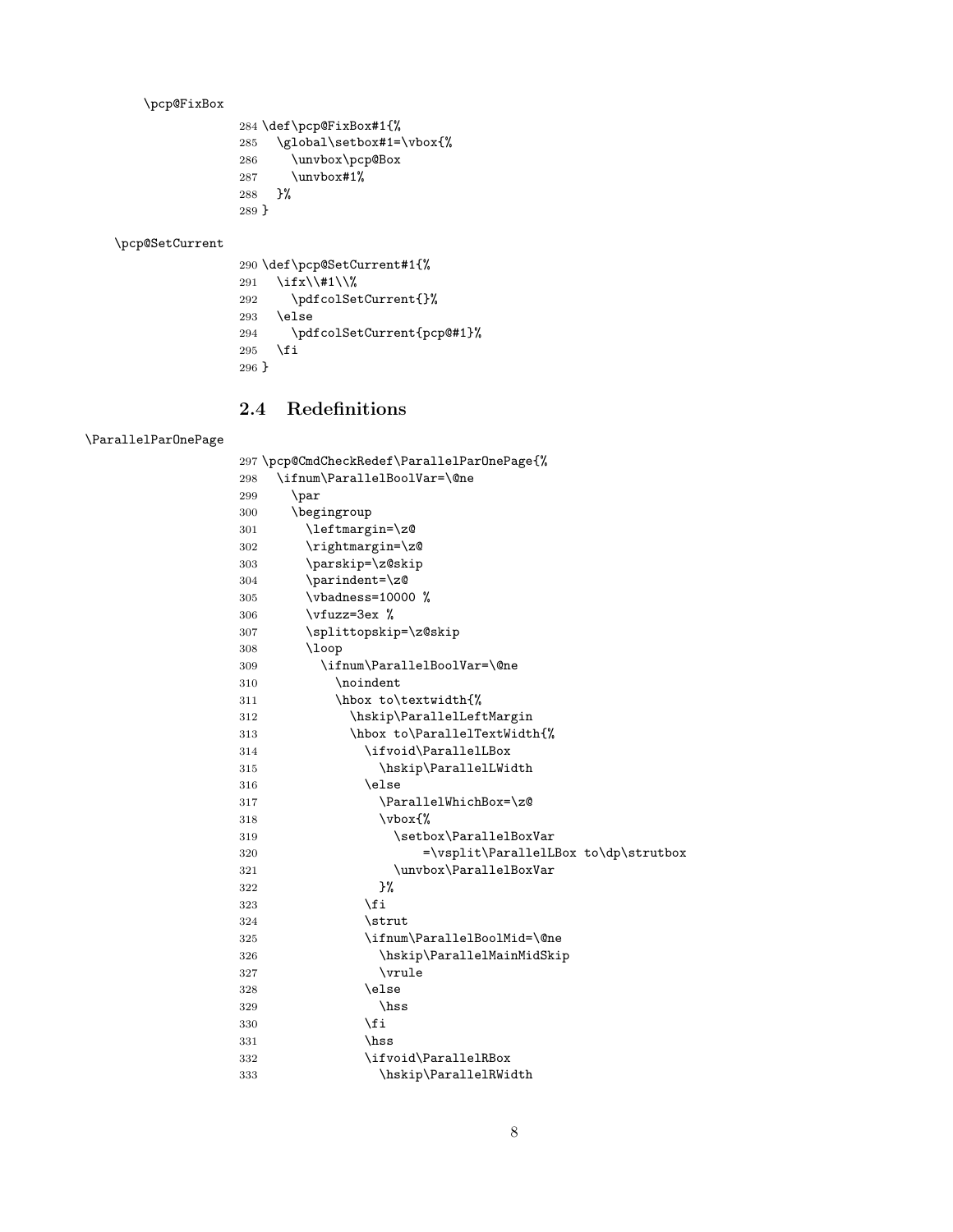```
334 \else
335 \ParallelWhichBox=\@ne
336 \forallybox{%
337 \setbox\ParallelBoxVar
338 =\vsplit\ParallelRBox to\dp\strutbox
339 \unvbox\ParallelBoxVar
340 } }341 \qquad \qquad \text{ifi}342 }%
343 }%
344 \ifvoid\ParallelLBox
345 \ifvoid\ParallelRBox
346 \global\ParallelBoolVar=\z@
347 \fi
348 \fi%
349 \fi%
350 \ifnum\ParallelBoolVar=\@ne
351 \penalty\interlinepenalty
352 \repeat
353 \par
354 \endgroup
355 \fi
356 }{%
357 \ifnum\ParallelBoolVar=\@ne
358 \par
359 \begingroup
360 \leftmargin=\z@
361 \rightmargin=\z@
362 \parskip=\z@skip
363 \parindent=\z@
364 \vbadness=10000 %
365 \forallvfuzz=3ex %
366 \splittopskip=\z@skip
367 \loop
368 \ifnum\ParallelBoolVar=\@ne
369 \noindent
370 \hbox to\textwidth{%
371 \hskip\ParallelLeftMargin
372 \hbox to\ParallelTextWidth{%
373 \ifvoid\ParallelLBox
374 \hskip\ParallelLWidth
375 \else
376 \pcp@SetCurrent{Left}%
377 \ParallelWhichBox=\z@
378 \forall \text{p} \in \mathbb{Z}379 \setbox\ParallelBoxVar
380 =\vsplit\ParallelLBox to\dp\strutbox
381 \unvbox\ParallelBoxVar
382 } }383 \fi
384 \setminus strut
385 \ifnum\ParallelBoolMid=\@ne
386 \hskip\ParallelMainMidSkip
387 \begingroup
388 \pcp@RuleBetweenColor
389 \vrule
390 \endgroup
391 \else
```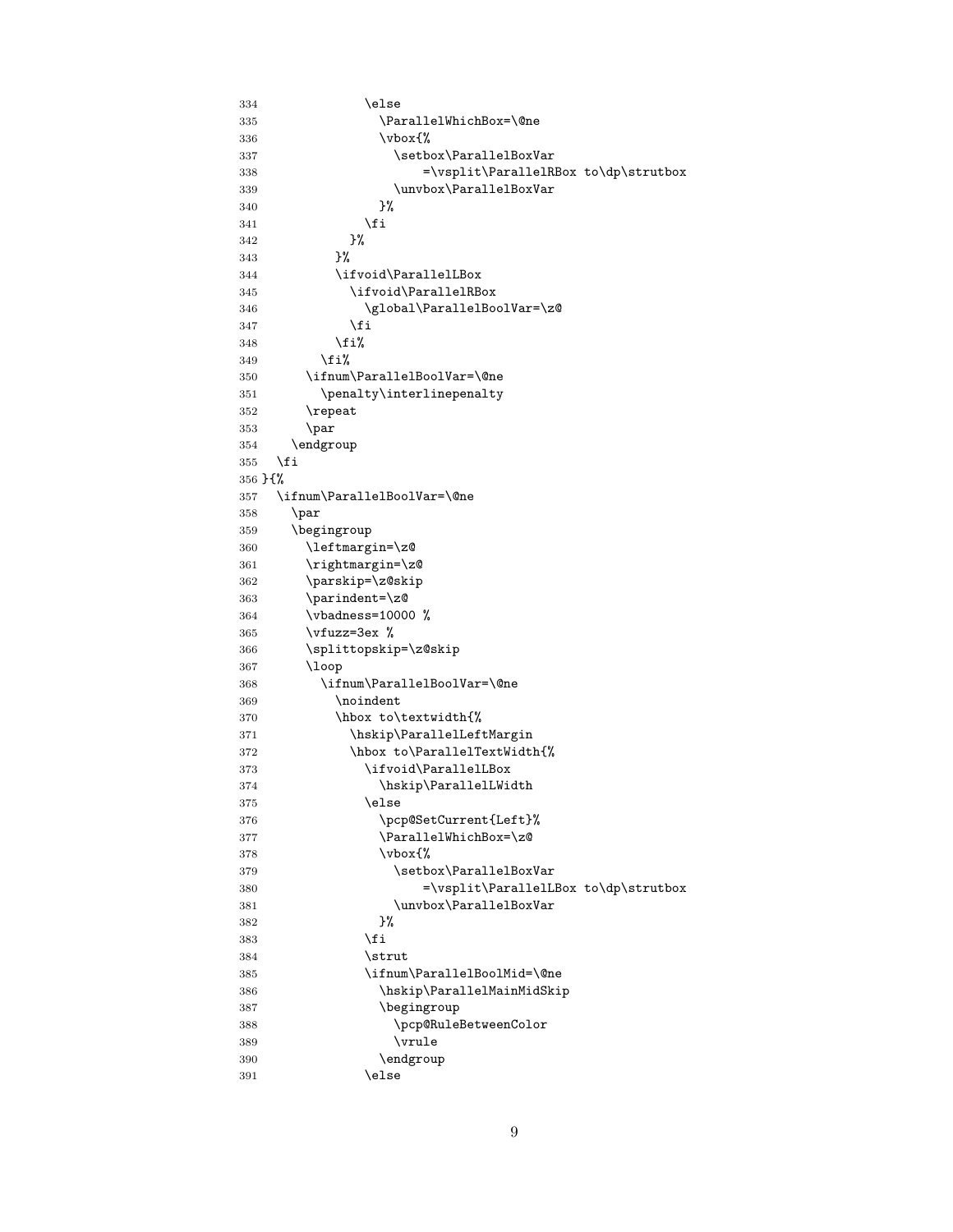```
392 \hbox{hss}393 \qquad \qquad \text{if }394 \hbox{hss}395 \ifvoid\ParallelRBox
                         396 \hskip\ParallelRWidth
                         397 \else
                         398 \pcp@SetCurrent{Right}%
                         399 \ParallelWhichBox=\@ne
                         400 \quad \text{Vbox}\{\%}401 \setbox\ParallelBoxVar
                         402 =\vsplit\ParallelRBox to\dp\strutbox
                         403 \unvbox\ParallelBoxVar
                         404 }%
                         405 \fi
                         406 }%
                         407 }%
                         408 \ifvoid\ParallelLBox
                         409 \ifvoid\ParallelRBox
                         410 \global\ParallelBoolVar=\z@
                         411 \overline{\phantom{a}} \overline{\phantom{a}}412 \overline{\phantom{a}} 112413 \{f_i\}414 \ifnum\ParallelBoolVar=\@ne
                         415 \penalty\interlinepenalty
                         416 \repeat
                         417 \par
                         418 \endgroup
                         419 \pcp@SetCurrent{}%
                         420 \overline{f}421 }
\pcp@RuleBetweenColorDefault
                         422 \def\pcp@RuleBetweenColorDefault{%
                         423 \normalcolor
                         424 }
     \pcp@RuleBetweenColor
                         425 \let\pcp@RuleBetweenColor\pcp@RuleBetweenColorDefault
                         426 \RequirePackage{keyval}
                         427 \define@key{parallel}{rulebetweencolor}{%
                         428 \edef\pcp@temp{#1}%
                         429 \ifx\pcp@temp\@empty
                         430 \let\pcp@RuleBetweenColor\pcp@RuleBetweenColorDefault
                         431 \else
                         432 \edef\pcp@temp{%
                         433 \noexpand\@ifnextchar[{%
                         434 \def\noexpand\pcp@RuleBetweenColor{%
                         435 \noexpand\color\pcp@temp
                         436 }%
                         437 \noexpand\pcp@GobbleNil
                         438 }{%
                         439 \def\noexpand\pcp@RuleBetweenColor{%
                         440 \noexpand\color{\pcp@temp}%<br>441 }%
                         441
                         442 \noexpand\pcp@GobbleNil
                         443 }%
                         444 \pcp@temp\noexpand\@nil
```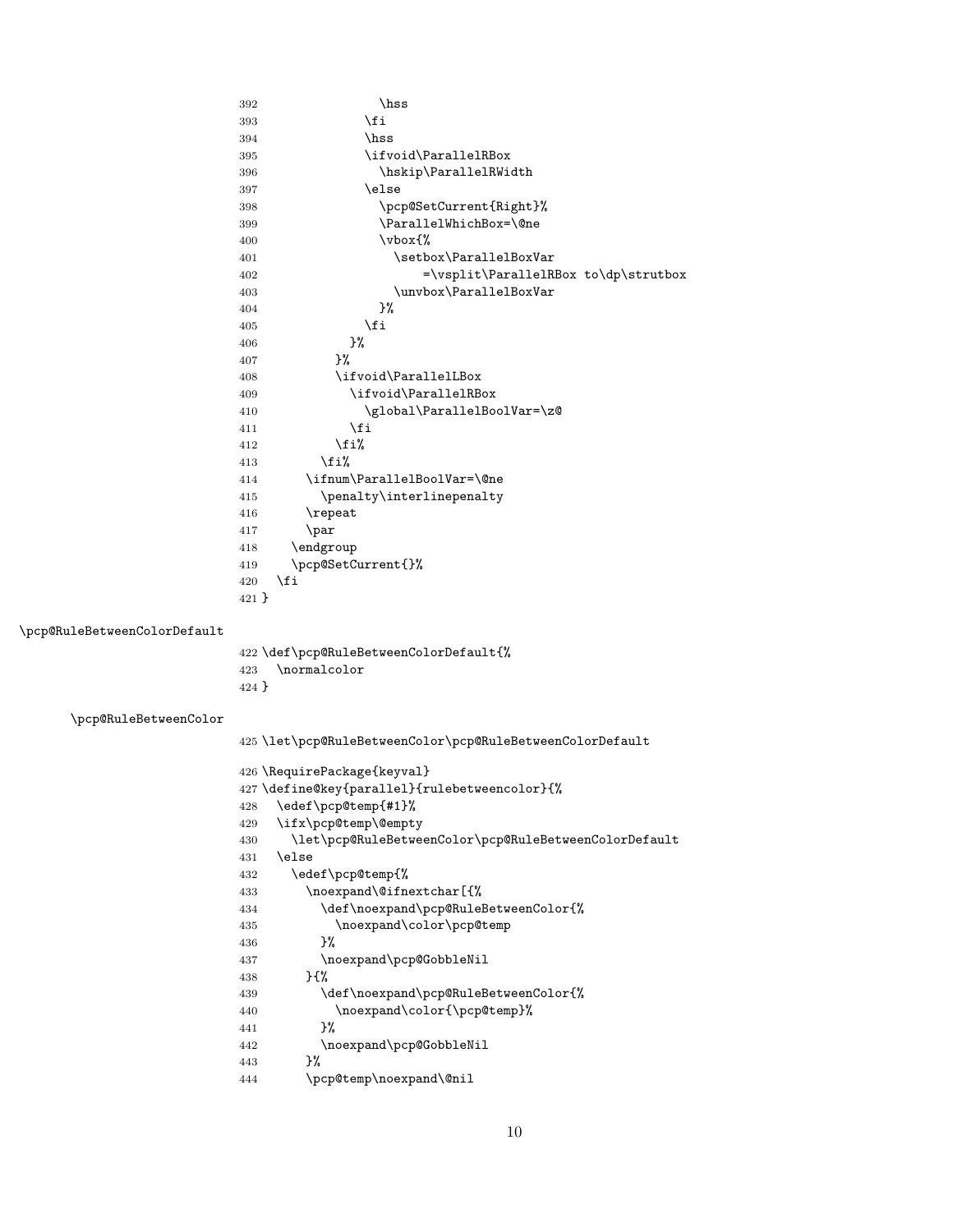<span id="page-10-7"></span>445 }% 446 \pcp@temp 447 \fi 448 }

<span id="page-10-6"></span>\pcp@GobbleNil

<span id="page-10-5"></span>449 \long\def\pcp@GobbleNil#1\@nil{}

450 ⟨/package⟩

## <span id="page-10-0"></span>3 Installation

### <span id="page-10-1"></span>3.1 Download

**Package.** This package is available on  $CTAN^1$  $CTAN^1$ :

[CTAN:macros/latex/contrib/oberdiek/pdfcolparallel.dtx](https://ctan.org/tex-archive/macros/latex/contrib/oberdiek/pdfcolparallel.dtx) The source file.

[CTAN:macros/latex/contrib/oberdiek/pdfcolparallel.pdf](https://ctan.org/tex-archive/macros/latex/contrib/oberdiek/pdfcolparallel.pdf) Documentation.

Bundle. All the packages of the bundle 'oberdiek' are also available in a TDS compliant ZIP archive. There the packages are already unpacked and the documentation files are generated. The files and directories obey the TDS standard.

[CTAN:install/macros/latex/contrib/oberdiek.tds.zip](http://mirrors.ctan.org/install/macros/latex/contrib/oberdiek.tds.zip)

TDS refers to the standard "A Directory Structure for TEX Files" ([CTAN:pkg/](http://ctan.org/pkg/tds) [tds](http://ctan.org/pkg/tds)). Directories with texmf in their name are usually organized this way.

### <span id="page-10-2"></span>3.2 Bundle installation

Unpacking. Unpack the oberdiek.tds.zip in the TDS tree (also known as texmf tree) of your choice. Example (linux):

unzip oberdiek.tds.zip -d "/texmf

### <span id="page-10-3"></span>3.3 Package installation

Unpacking. The .dtx file is a self-extracting docstrip archive. The files are extracted by running the  $.$ dtx through plain T $FX$ :

tex pdfcolparallel.dtx

TDS. Now the different files must be moved into the different directories in your installation TDS tree (also known as texmf tree):

```
pdfcolparallel.sty \rightarrow tex/latex/oberdiek/pdfcolparallel.stypdfcolparallel.pdf \rightarrow doc/lates/oberdiek/pdfcolparallel.pdfpdfcolparallel.dat \rightarrow source/lates/oberdiek/pdfcolparallel.dat
```
If you have a docstrip.cfg that configures and enables docstrip's TDS installing feature, then some files can already be in the right place, see the documentation of docstrip.

<span id="page-10-4"></span><sup>1</sup>[CTAN:pkg/pdfcolparallel](http://ctan.org/pkg/pdfcolparallel)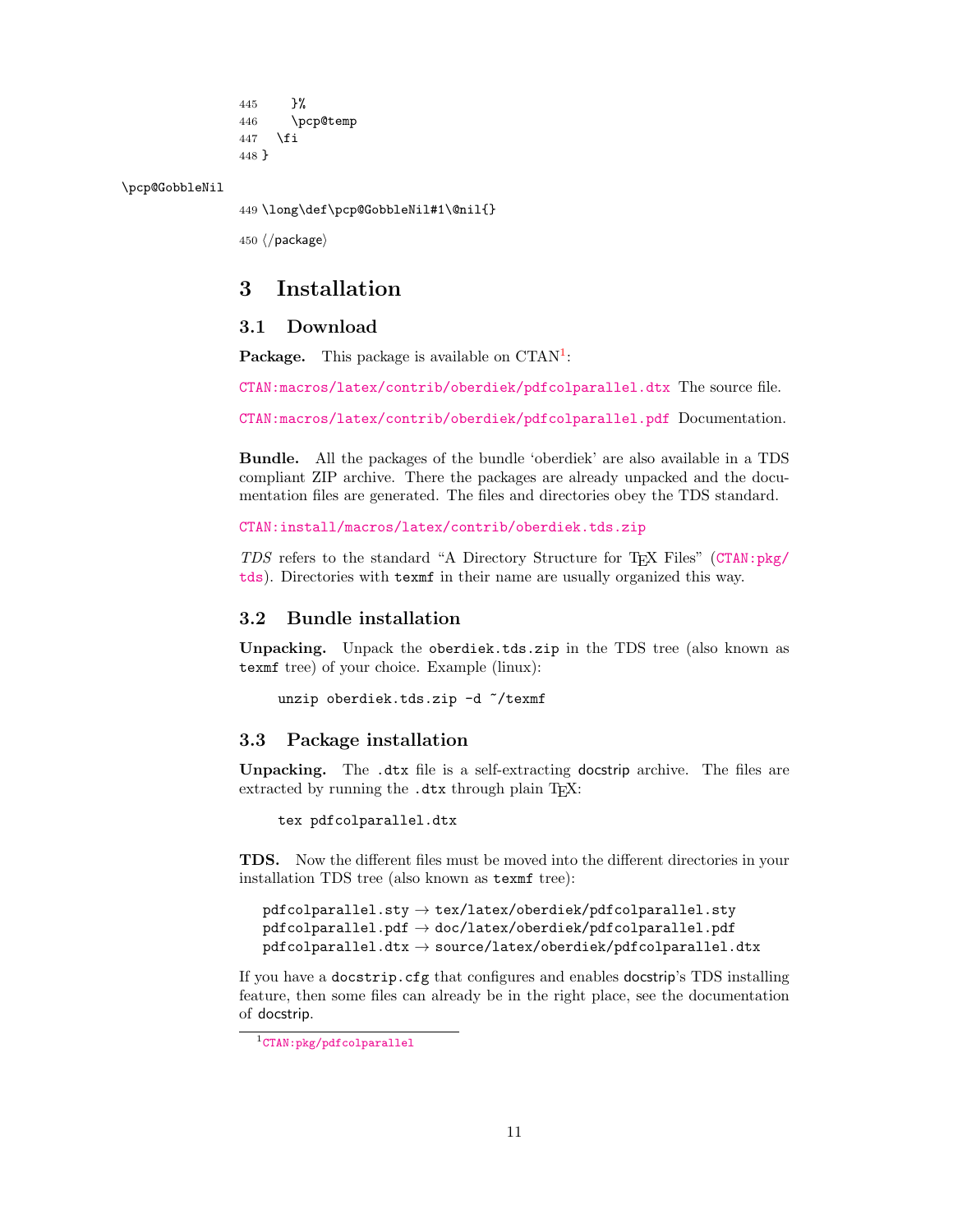### <span id="page-11-0"></span>3.4 Refresh file name databases

If your TEX distribution (TEX Live, MiKTEX, ...) relies on file name databases, you must refresh these. For example, TEX Live users run texhash or mktexlsr.

### <span id="page-11-1"></span>3.5 Some details for the interested

**Unpacking with LATEX.** The  $\cdot$  dtx chooses its action depending on the format:

plain T<sub>E</sub>X: Run docstrip and extract the files.

LATEX: Generate the documentation.

If you insist on using  $L^2T_FX$  for docstrip (really, docstrip does not need  $L^2T_FX$ ), then inform the autodetect routine about your intention:

latex \let\install=y\input{pdfcolparallel.dtx}

Do not forget to quote the argument according to the demands of your shell.

Generating the documentation. You can use both the .dtx or the .drv to generate the documentation. The process can be configured by the configuration file ltxdoc.cfg. For instance, put this line into this file, if you want to have A4 as paper format:

\PassOptionsToClass{a4paper}{article}

An example follows how to generate the documentation with pdfI $\Delta T$ <sub>F</sub>X:

```
pdflatex pdfcolparallel.dtx
makeindex -s gind.ist pdfcolparallel.idx
pdflatex pdfcolparallel.dtx
makeindex -s gind.ist pdfcolparallel.idx
pdflatex pdfcolparallel.dtx
```
### <span id="page-11-2"></span>4 References

- <span id="page-11-6"></span>[1] Matthias Eckermann: The parallel-package; 2003/04/13; [CTAN:pkg/parallel](http://ctan.org/pkg/parallel).
- [2] Heiko Oberdiek: The pdfcol package; 2007/09/09; [CTAN:pkg/pdfcol](http://ctan.org/pkg/pdfcol).

### <span id="page-11-3"></span>5 History

### <span id="page-11-4"></span> $[2007/09/09 \text{ v}1.0]$

• First version.

<span id="page-11-5"></span> $[2007/12/12 \text{ v}1.1]$ 

- Adds patch for setting \linewidth to fix bug in package parallel.
- Package parallel is also fixed if color stacks are not available.
- Bug fix, switched stacks now initialized with current color.
- Fix for package parallel: \raggedbottom is respected.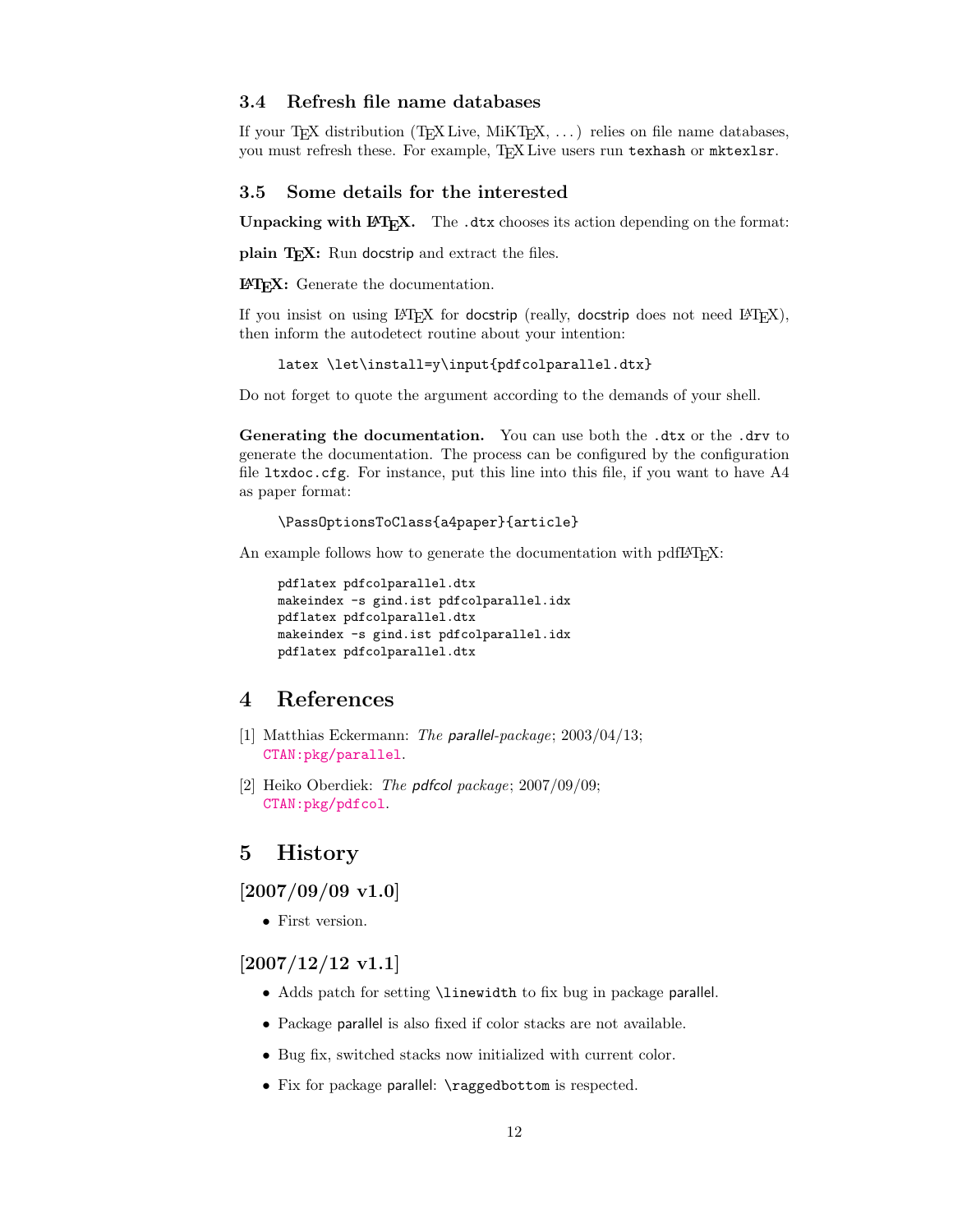# <span id="page-12-0"></span>[2008/08/11 v1.2]

- Code is not changed.
- URLs updated.

### <span id="page-12-1"></span>[2010/01/11 v1.3]

• Option 'rulebetweencolor' added.

# <span id="page-12-2"></span> $[2016/05/16 \text{ v}1.4]$

• Documentation updates.

# <span id="page-12-3"></span> $[2019/12/29\text{ v}1.5]$

• \PassOptionsToPackage not \PassoptionsToPackage

# <span id="page-12-4"></span>6 Index

Numbers written in italic refer to the page where the corresponding entry is described; numbers underlined refer to the code line of the definition; plain numbers refer to the code lines where the entry is used.

| <b>Symbols</b>                                        | $\end{$                                                           |
|-------------------------------------------------------|-------------------------------------------------------------------|
| $\\$ {QPackageWarning \\ NoLine   54                  | $\text{Veverypar}$ 68, 81, 99, 116                                |
| $\emptyset$ empty  429                                |                                                                   |
| $\sqrt{q}$ ifnextchar  433                            | F                                                                 |
| $\setminus$ @ifundefined  16                          | \fill  181, 250                                                   |
| \@ne 103, 108, 121, 126, 138, 141, 147,               | \footnote  72, 86, 104, 106, 122, 124                             |
| 148, 160, 189, 195, 198, 204,                         |                                                                   |
| 205, 217, 258, 298, 309, 325,                         | G                                                                 |
| 335, 350, 357, 368, 385, 399, 414                     | $\qquad$ Qaddto@macro $35$                                        |
|                                                       | $\qquad \qquad \qquad$ 17, 19, 20                                 |
|                                                       |                                                                   |
| $\text{Vertex}$ 69, 82, 100, 117                      | н                                                                 |
| $\text{Vector} \dots \dots \dots \dots \ 231, 246$    | $\hbox{\tt hbadness} \ldots \ldots \ldots \quad 71, 85, 102, 120$ |
| $\text{Vector}$ 229, 244                              | $hbox \ldots \ldots \ldots \ldots 168,$                           |
| \\  291                                               | 177, 225, 240, 311, 313, 370, 372                                 |
| A                                                     | \hsize $\ldots \ldots \ldots \ldots$ 75, 89, 110, 128             |
| \afterassignment . 47, 78, 95, 113, 134               | $\hbox{\tt hskip} \dots \dots \dots \dots \ 312,$                 |
| $\after group \dots \dots \dots \dots 22, 23,$        | 315, 326, 333, 371, 374, 386, 396                                 |
| 33, 34, 38, 76, 92, 111, 131, 281, 282                | \hss 329, 331, 392, 394                                           |
|                                                       |                                                                   |
| С                                                     | L                                                                 |
| \color  435, 440                                      | \if num 32, 103,                                                  |
|                                                       | 121, 138, 147, 148, 163, 189,                                     |
| $\text{currentgrouplevel} \dots \dots \dots 26, 32$   | 195, 204, 205, 220, 258, 298,                                     |
|                                                       | 309, 325, 350, 357, 368, 385, 414                                 |
| D                                                     | \ifodd  164, 172, 221, 235                                        |
| $\Delta$ PeclareOption  5                             | \ifpdfcolAvailable $266$                                          |
| $\define@key \ldots \ldots \ldots \ldots 427$         | \ifvoid  149, 156, 184,                                           |
| $\{dp \dots \dots \dots \dots \ 320, 338, 380, 402\}$ | 185, 206, 213, 253, 254, 314,                                     |
|                                                       | 332, 344, 345, 373, 395, 408, 409                                 |
| E                                                     | \if $x \ldots x \ldots x$ 12, 51, 291, 429                        |
| 12                                                    | $\interline$                                                      |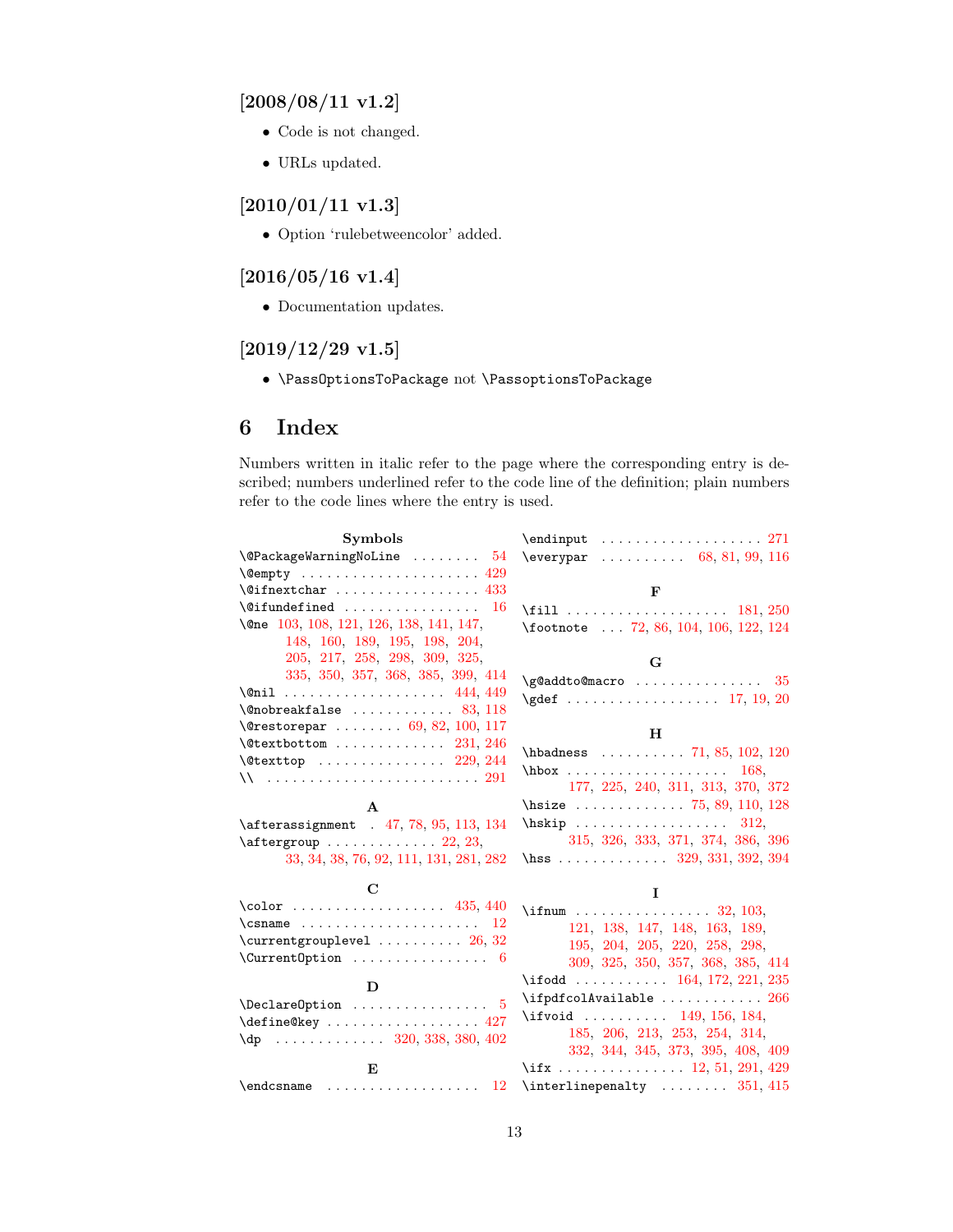| L                                                                                              |                                                                       |
|------------------------------------------------------------------------------------------------|-----------------------------------------------------------------------|
|                                                                                                | $\pepc@Color$ Patch $11, 93, 132$                                     |
| $\left\{\text{targin}\ldots\ldots\ldots\quad 301, 360\right\}$                                 | $\pepc0$ ColorResets $20, 22, 35$                                     |
| $\{\$                                                                                          | $\pep$ erixBox  281, 284                                              |
| $\lambda$ 100p  146, 203, 308, 367                                                             | $\pepc$ GobbleNil  437, 442, $449$                                    |
|                                                                                                | $\penew$ $\penew$ $\ldots$ $\ldots$ $\ldots$ $\ldots$ $\frac{26}{32}$ |
| м                                                                                              | \pcp@OrgAfterGroup  33, 38                                            |
| $\text{mbox}$ 150, 157, 165, 174, 207, 237                                                     | $\peph{0rgsetColor   24, 37, 40}$                                     |
| \MessageBreak $\ldots \ldots 55, 56, 57, 58$                                                   | \pcp@RuleBetweenColor                                                 |
|                                                                                                | $\ldots \ldots 388, \frac{425}{12}, 430, 434, 439$                    |
| N                                                                                              | \pcp@RuleBetweenColorDefault                                          |
| \NeedsTeXFormat<br>$\overline{2}$                                                              | . <u>422,</u> 425, 430                                                |
| $\neq$ $275$                                                                                   | $\pepc$ SetColor  25, 31                                              |
| \newpage  142, 151, 158, 166, 175,                                                             |                                                                       |
| 182, 199, 208, 215, 223, 238, 251                                                              | 226, 241, 262, 200, 376, 398, 419                                     |
| $\lambda$ : $\lambda$ 310, 369                                                                 | $\pepsWitchStack$ $65, 91, 130, 276$                                  |
| $\normalfont \texttt{normalcolor} \dots \dots \dots \dots \ 423$                               |                                                                       |
|                                                                                                | 428, 429, 432, 435, 440, 444, 446                                     |
|                                                                                                | $\qquad \qquad \ldots 273, 274$                                       |
| P                                                                                              | \pdfcolSetCurrent  292, 294                                           |
| $\{\text{PackageInfo} \dots \dots \dots \dots \dots \ 268\}$                                   | \pdfcolSetCurrentColor  279                                           |
| \par 139, 191, 196, 260, 299, 353, 358, 417                                                    | \pdfcolSwitchStack  277                                               |
| \ParallelAfterText  76, 92, 111, 131                                                           | $\penalty$ 351, 415                                                   |
| $\text{ParallelBoolMid} \dots \dots \ 325, 385$                                                | $\Process$ Options  8                                                 |
| \ParallelBoolVar  138, 147, 186,                                                               | $\Pr$ ovidesPackage  3                                                |
| 189, 195, 204, 255, 258, 298,                                                                  |                                                                       |
| 309, 346, 350, 357, 368, 410, 414                                                              | R                                                                     |
| $\{ParallelBoxVar \dots \dots \ 319,$                                                          | \repeat  190, 259, 352, 416                                           |
| 321, 337, 339, 379, 381, 401, 403                                                              | $\lambda$ Require Package $\ldots$ 9, 10, 265, 426                    |
| $\{ParallelCheckOpenBrace \dots \dots \dots$<br>$\ldots \ldots \ldots \ldots$ 78, 95, 113, 134 | $\text{reserved@a} \ldots \ldots \ldots \ldots \quad 48, 51$          |
| $\{ParallelFMMode \dots 103, 121$                                                              | $\rightarrow$ 302, 361                                                |
|                                                                                                |                                                                       |
|                                                                                                |                                                                       |
| $\{ParallelBox \dots \dots \dots \ 74,$                                                        | S                                                                     |
| 88, 91, 149, 169, 184, 206, 227,                                                               | $\setminus$ set@color  24, 25                                         |
| 253, 314, 320, 344, 373, 380, 408                                                              | $\setminus$ setbox  74, 88, 109, 127, 227,                            |
| \ParallelLeftMargin  312, 371                                                                  | 242, 278, 285, 319, 337, 379, 401                                     |
| $\text{ParallelFootnote} \dots$ 72, 86, 106, 124                                               |                                                                       |
| $\{ParallelText$<br>67                                                                         | \splittopskip  145, 202, 307, 366<br>$\strut \text{24, 384}$          |
| \ParallelLWidth . 75, 89, 90, 315, 374                                                         | \strutbox  320, 338, 380, 402                                         |
| $\verb+\ParallelMainMidskip + \dots + 326, 386$                                                |                                                                       |
| \ParallelParOnePage  297                                                                       | т                                                                     |
| $\{\texttt{ParallelParTwoPages} \dots \dots \ \frac{137}{137}\}$                               | \textheight 169, 178, 227, 228, 242, 243                              |
| $\text{ParallelRBox} \dots \dots \dots \ 109, 127,$<br>130, 156, 178, 185, 213, 242,           | \textwidth 168, 177, 225, 240, 311, 370                               |
| 254, 332, 338, 345, 395, 402, 409                                                              | -26                                                                   |
| $\{ParallelR Footnote \dots 104, 122$                                                          |                                                                       |
| $\{ParallelRText$<br>98                                                                        |                                                                       |
| \ParallelRWidth 110, 128, 129, 333, 396                                                        | U                                                                     |
| $\{\text{ParallelTextWidth} \dots \dots \quad 313, 372\}$                                      | $\unvbox$ 230,                                                        |
| \ParallelWhichBox<br>$\sim$                                                                    | 245, 286, 287, 321, 339, 381, 403                                     |
| $\ldots \ldots 73, 87, 108, 126, 141,$                                                         | v                                                                     |
| 148, 153, 160, 163, 198, 205,                                                                  | $\{\text{value} \dots \dots \dots \dots \ 221, 235\}$                 |
| 210, 217, 220, 317, 335, 377, 399                                                              | $\forall$ badness  143, 200, 305, 364                                 |
|                                                                                                | \vbox 74, 88, 109, 127, 169, 178, 228,                                |
| $\text{parskip} \ldots \ldots \ldots \quad 303, 362$                                           | 243, 278, 285, 318, 336, 378, 400                                     |
| $\{\text{PassOptionsToPackage} \dots \dots \dots \ 6\}$                                        | \vfuzz  144, 201, 306, 365                                            |
| \pcp@Box  275, 278, 286                                                                        | $\forall$ rule  327, 389                                              |
| \pcp@cmd 46, 51, 53, 63                                                                        | \vspace $\ldots \ldots \ldots \ldots \ldots \quad 181, 250$           |
| \pcp@CmdCheckRedef 44, 67, 98, 137, 297                                                        | $\text{Vsplit}$ 169,<br>178, 227, 242, 320, 338, 380, 402             |

| $\pepc 0$ Color $\texttt{Resets}$ $20, 22, 35$                                                                                                               |
|--------------------------------------------------------------------------------------------------------------------------------------------------------------|
| $\pep$ @FixBox  281, <u>284</u>                                                                                                                              |
| $\epsilon$ \pcp@GobbleNil  437, 442, $\underline{449}$                                                                                                       |
| $\pmb{\text{pcp@GroupLevel}} \quad \ldots \quad \ldots \quad \ldots \quad 26, \, 32$                                                                         |
| $\penewcommand{\mbox}{tpr0}{\text{\rm{def}}\n}$                                                                                                              |
| $\penew{\# 37, 40}$                                                                                                                                          |
| \pcp@RuleBetweenColor                                                                                                                                        |
| $\ldots \ldots \ldots$ 388, 425, 430, 434, 439                                                                                                               |
| \pcp@RuleBetweenColorDefault                                                                                                                                 |
| . <u>422,</u> 425, 430                                                                                                                                       |
| $\penew{\# 25, 31}$                                                                                                                                          |
|                                                                                                                                                              |
| 226, 241, 262, 290, 376, 398, 419                                                                                                                            |
| $\penew{\# 130, 276}$                                                                                                                                        |
| $\penewcommand{\mbox}{tem}{\mbox{op}}\$                                                                                                                      |
| 428, 429, 432, 435, 440, 444, 446                                                                                                                            |
| $\text{\footnotesize\char'4}$ $\text{\footnotesize\char'4}$                                                                                                  |
| $\text{\textbackslash}$ pdf $\text{\textbackslash}$ col $\text{\textbackslash}$ cet $\text{\textbackslash}$ current $\ldots \ldots \ldots \quad 292, \, 294$ |
| $\verb \pdfcolSetCurrentColor     279$                                                                                                                       |
| \pdfcolSwitchStack  277                                                                                                                                      |
| $\penalty$ 351, 415                                                                                                                                          |
| $\Process0$ ptions  8                                                                                                                                        |
| $\verb+\ProvidesPackage + \dots + \dots + 3$                                                                                                                 |
|                                                                                                                                                              |

| $\texttt{\{repeat}\ \dots \dots \ 190, 259, 352, 416}$                                  |  |
|-----------------------------------------------------------------------------------------|--|
| $\lambda$ RequirePackage $9, 10, 265, 426$                                              |  |
| $\texttt{\textbackslash} \texttt{reserved@a} \dots \dots \dots \dots \dots \ 48, \, 51$ |  |
| $\rightarrow$ 302, 361                                                                  |  |

### S

| $\setminus$ set@color  24, 25     |
|-----------------------------------|
| \setbox  74, 88, 109, 127, 227,   |
| 242, 278, 285, 319, 337, 379, 401 |
|                                   |
| \splittopskip  145, 202, 307, 366 |
|                                   |
| \strutbox  320, 338, 380, 402     |

### T

### U

| $\unvbox$ 230, |  |  |                                   |  |
|----------------|--|--|-----------------------------------|--|
|                |  |  | 245, 286, 287, 321, 339, 381, 403 |  |

### V

| $\value$ 221, 235                      |  |
|----------------------------------------|--|
| \vbadness  143, 200, 305, 364          |  |
| \vbox 74, 88, 109, 127, 169, 178, 228, |  |
| 243, 278, 285, 318, 336, 378, 400      |  |
| $\forall$ fuzz  144, 201, 306, 365     |  |
| \vrule  327, 389                       |  |
| $\sqrt{250}$                           |  |
| $\text{Vsplit}$ 169,                   |  |
| 178, 227, 242, 320, 338, 380, 402      |  |
|                                        |  |